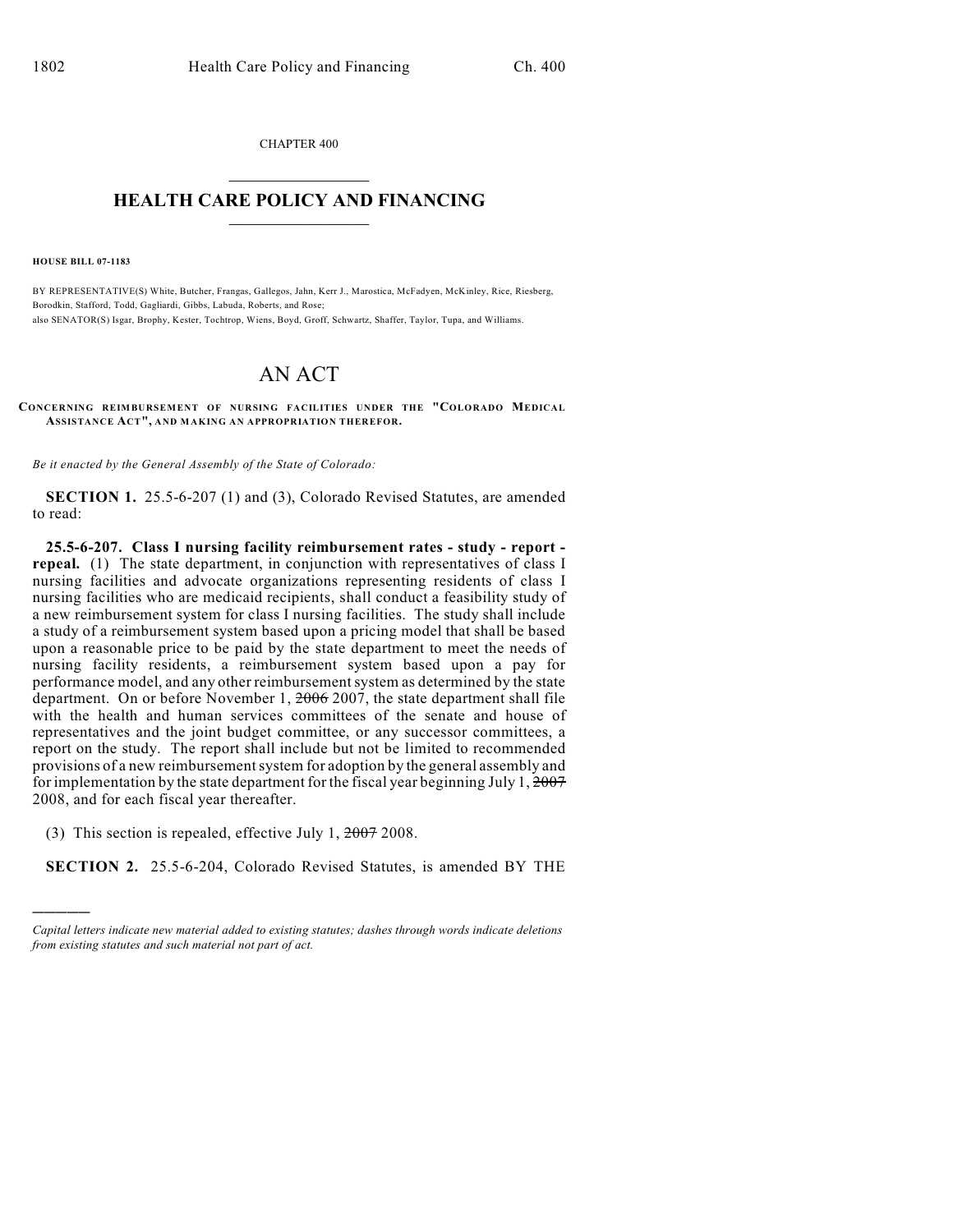## ADDITION OF A NEW SUBSECTION to read:

**25.5-6-204. Providers - reimbursement - fees - nursing facility - nursing facility patient program improvement fund - intermediate care facility for the mentally retarded - reimbursement - maximum allowable - nonmonetary incentive program - legislative declaration - grant program - repeal.** (7) (a) THERE IS HEREBY ESTABLISHED IN THE STATE DEPARTMENT THE NURSING FACILITY RATE GRANT PROGRAM, REFERRED TO IN THIS SUBSECTION (7) AS THE "GRANT PROGRAM", TO PROVIDE ASSISTANCE TO ELIGIBLE FACILITIES. SUBJECT TO AVAILABLE APPROPRIATIONS, THE STATE DEPARTMENT SHALL DISTRIBUTE TO ELIGIBLE FACILITIES GRANTS THROUGH AN INCREASE IN THE ELIGIBLE FACILITY'S OVERALL REIMBURSEMENT RATE. THE GRANTS SHALL INCREASE AN ELIGIBLE FACILITY'S RATE BY ITS PERCENTAGE OF THE ELIGIBLE FACILITY'S ANNUALIZED PATIENT DAYS TIMES THE ESTIMATED DECREASE IN THE ELIGIBLE PROVIDER'S RATE BETWEEN JULY 1, 2007, AND JULY 1, 2006, AS COMPARED TO THE SUM OF ALL ELIGIBLE PROVIDERS' ANNUALIZED PATIENT DAYS TIMES THE ESTIMATED DECREASE IN THE ELIGIBLE PROVIDER'S RATE BETWEEN JULY 1, 2007, AND JULY 1, 2006.

(b) AS USED IN THIS SUBSECTION (7), UNLESS THE CONTEXT OTHERWISE REQUIRES:

(I) "ANNUALIZED PATIENT DAYS" SHALL MEAN THE ESTIMATED ANNUALIZED PATIENT DAYS CALCULATED BY THE STATE DEPARTMENT FOR THE COST REPORT USED TO ESTIMATE THE ELIGIBLE PROVIDER'S OVERALL REIMBURSEMENT RATE AS OF JULY 1, 2007.

(II) "ELIGIBLE PROVIDER" MEANS A CLASS I NURSING FACILITY PROVIDER:

(A) WHOSE OVERALL REIMBURSEMENT RATE FOR THE FISCAL YEAR COMMENCING JULY 1, 2006, WAS INCREASED DUE TO THE PROVISIONS OF SUBSECTION (6) OF THIS SECTION; AND

(B) WHOSE OVERALL REIMBURSEMENT RATE AS OF JULY 1, 2007, IS LESS THAN THE OVERALL REIMBURSEMENT RATE AS OF JULY 1, 2006.

(c) THIS SUBSECTION (7) IS REPEALED, EFFECTIVE JULY 1, 2008.

**SECTION 3. Appropriation - adjustments in long bill.** (1) In addition to any other appropriation, there is hereby appropriated, out of any moneys in the general fund not otherwise appropriated, to the department of health care policy and financing, for allocation to the medical services premiums division, for the fiscal year beginning July 1, 2007, the sum of one hundred ninety-eight thousand five hundred dollars (\$198,500). Said sum shall be subject to the "(M)" notation as defined in the general appropriation act. In addition to said appropriation, the general assembly anticipates that, for the fiscal year beginning July 1, 2007, the department of health care policy and financing will receive the sum of one hundred ninety-eight thousand five hundred dollars (\$198,500) in federal funds for the implementation of this act. Although the federal funds are not appropriated in this act, they are noted for the purpose of indicating the assumptions used relative to these funds in developing state appropriation amounts.

(2) For the implementation of this act, the appropriation made in section 21 of the annual general appropriation act for the fiscal year beginning July 1, 2007, shall be